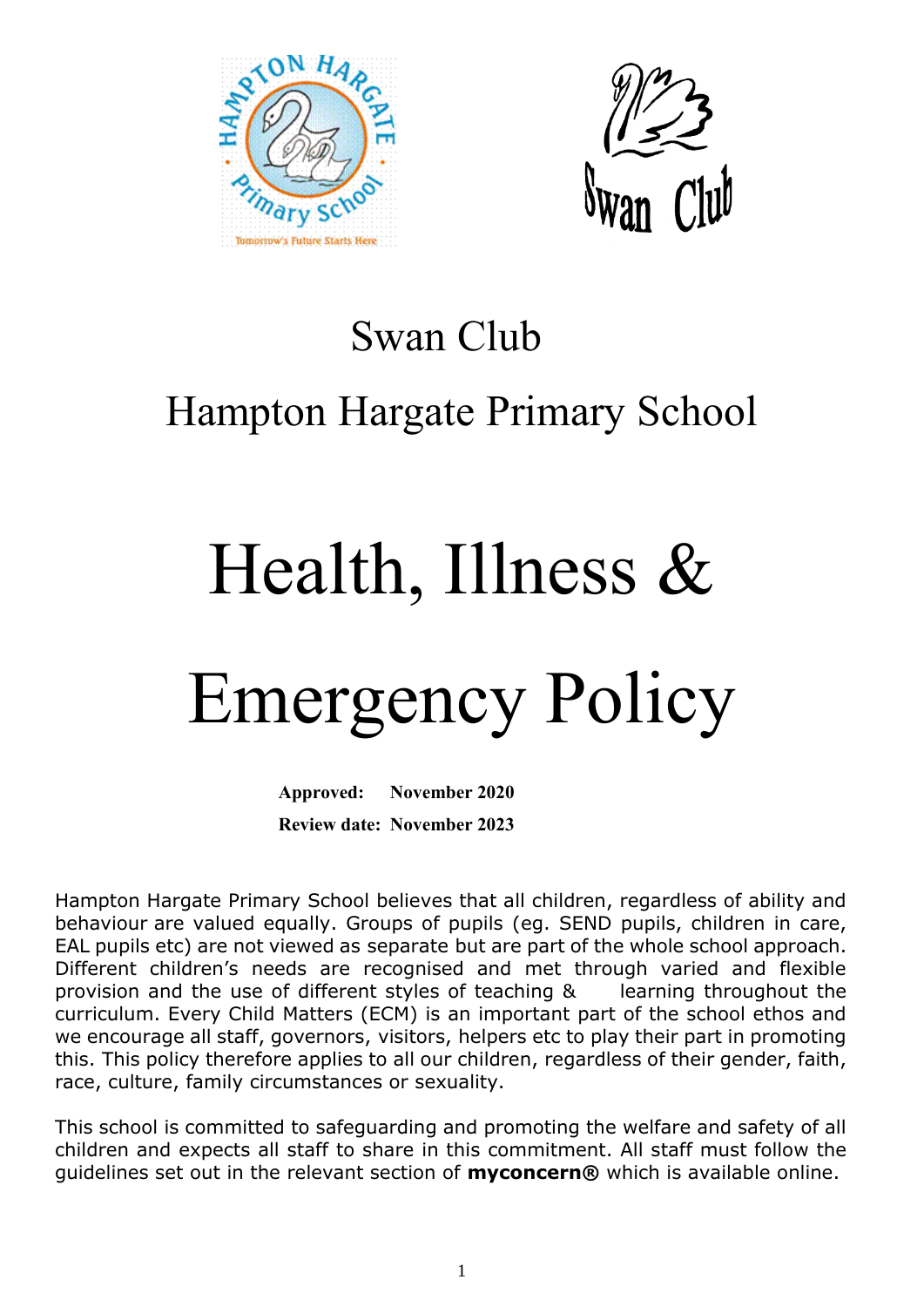**Our Club is committed to encouraging and promoting good health and to dealing efficiently and effectively with illnesses and emergencies that may arise while children are in our care.** 

#### **First Aid**

Under duties set out in the Health and Safety (First Aid) Regulations 1981, the Club recognises its responsibilities in providing adequate and appropriate equipment, facilities and personnel to enable suitable first aid to be given at the Club.

All staff are responsible for first aid and a majority have up to date First Aid certificates. They are responsible for maintaining the correct contents of all first aid cabinets and administering basic first aid when necessary and appropriate.

The Manager will be responsible for enabling the members of staff concerned to receive adequate first aid training.

The first aid cabinet is checked, by the club's staff, weekly to ensure its contents are up to date, in good condition and fulfil the criteria set out in the Health and Safety (First Aid) Regulations 1981.

#### **In the Event of a Major Accident, Incident or Illness**

The Club requests that parents/carers complete and sign the Emergency Medical Treatment Form, enabling the Manager or any member of staff so empowered, to give permission for emergency medical treatment for their child in the event of a major accident, incident or illness occurring at the club.

In the event of such an event, the following procedures will apply:

• In the first instance, the First Aider will be notified and take responsibility for deciding upon the appropriate action.

• The First Aider will assess the situation and decide whether the child needs to go straight to hospital or whether they can safely wait for their parent/carer to arrive.

• If the child needs to go straight to hospital, an ambulance will be called. The parent/carer will also be contacted. A member of staff will accompany the child to the hospital and will consent to medical treatment being given, so long as the Emergency Medical Treatment Form has been completed and signed.

• If the child does not need to go straight to hospital but their condition means they should go home, the parent/carer will be contacted and asked to collect their child. In the meantime, the child will be made as comfortable as possible and be kept under close supervision (from this point on, the provisions of the Club's Infectious and Communicable Diseases policy will govern the child's return to the Club).

• Parents/carers will be made fully aware of the details of any incidents involving their child's health and safety, and any actions taken by the Club and its staff.

• All such accidents or incidents will be recorded in detail and logged in the Incident Record Book or the First Aid Book.

• The Manager and other relevant members of staff should consider whether the accident or incident highlights any actual or potential weaknesses in the Club's policies or procedures, and act accordingly, making suitable adjustments where necessary.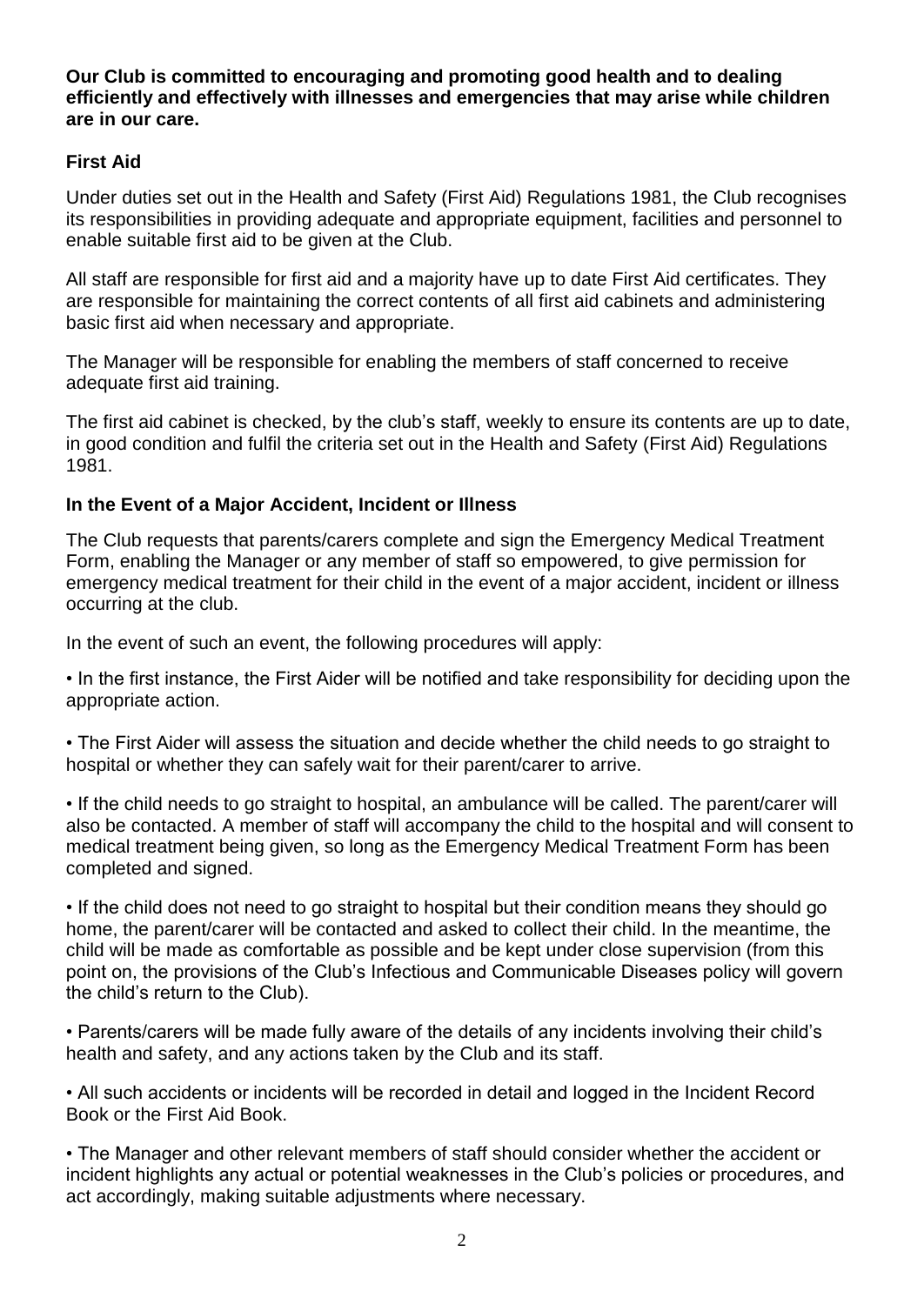• Ofsted, RIDDOR, local Child Protection agency & Peterborough City Council must be informed of the accident/incident

#### **In the Event of a Minor Accident, Incident or Illness**

• In the first instance, the designated First Aider will be notified and take responsibility for deciding upon any appropriate action.

• If the child does not need hospital treatment and is judged to be able to safely remain at the Club, the First Aider will remove the child from the activities and, if appropriate, treat the injury/illness themselves.

• If and when the child is feeling sufficiently better, they will be resettled back into the activities, but will be kept under close supervision for the remainder of the session.

• At the end of the session, the First Aider will fully inform the parent/carer of the incident or accident and any treatment given.

• If the injury or illness incurred is such that treatment by the First Aider is deemed inappropriate, but does not warrant hospitalisation, the parent/carer will be contacted immediately and asked to collect their child. Until the parent/carer arrives, the child will be kept under close supervision and as comfortable as possible (from this point on, the provisions of the Club's Infectious and Communicable Diseases policy will govern the child's return to the Club).

• All such accidents and incidents will be recorded in detail and logged in the Incident Record Book or the First Aid Book.

#### **Medication**

• Wherever possible, children who have an ongoing medical condition and require prescribed medication from a GP, should receive their doses at home. If it is necessary for medication to be taken during sessions at the Club, children should be encouraged to take personal responsibility for this, where this is appropriate. Parents/carers and staff should discuss such situations at the earliest possible opportunity and decide together on the best course of action.

• Staff have the right to decline such a request from a parent/carer if they are in any way uncomfortable with this. The Club is likely to decline a request from parents/carers to administer medication where this involves technical knowledge or training.

#### **The procedure for administering of prescribed medication at the Club is as follows:**

Medication will never be given without the prior written request of the parent/carer and a written and signed instruction from the child's GP, including frequency, dosage, any potential side effects and any other pertinent information. A member of staff will be assigned to administer medication for each individual child concerned. They will also be responsible for ensuring that:

- prior consent is arranged.
- all necessary details are recorded.
- that the medication is properly labelled and safely stored during the session.
- another member of staff acts as a witness to ensure that the correct dosage is given.

• a Medication Record Book will be kept for each individual child concerned and parents/carers must sign to acknowledge that they are aware that the medication has been given.